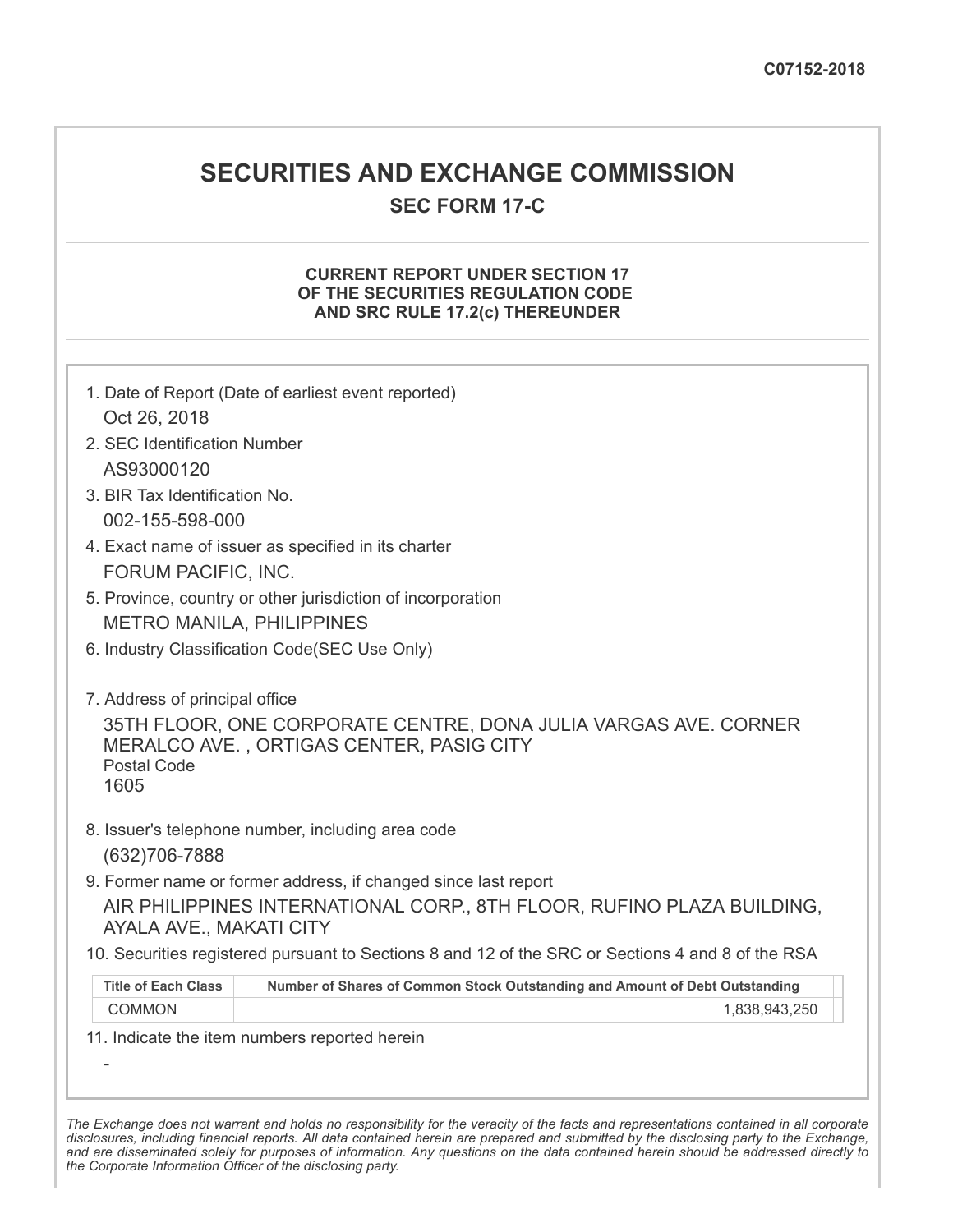

## **PSE Disclosure Form 4-25 - Results of Organizational Meeting** *References: SRC Rule 17 (SEC Form 17-C) and Section 4.4 of the Revised Disclosure Rules*

**Subject of the Disclosure**

-

Results of Organizational Meeting

**Background/Description of the Disclosure**

|  |  | List of elected officers for the ensuing year with their corresponding shareholdings in the Issuer |  |
|--|--|----------------------------------------------------------------------------------------------------|--|
|--|--|----------------------------------------------------------------------------------------------------|--|

| Name of Person                      | <b>Position/Designation</b>                    | <b>Shareholdings in the Listed</b><br>Company |                          | <b>Nature of Indirect</b> |
|-------------------------------------|------------------------------------------------|-----------------------------------------------|--------------------------|---------------------------|
|                                     |                                                | <b>Direct</b>                                 | <b>Indirect</b>          | Ownership                 |
| PETER SALUD                         | <b>CHAIRMAN</b>                                | 2,990                                         |                          |                           |
| <b>ELVIRA TING</b>                  | <b>PRESIDENT</b>                               | 400,001                                       |                          |                           |
| <b>KENNETH</b><br><b>GATCHALIAN</b> | <b>TREASURER</b>                               | 100                                           |                          |                           |
| ARSENIO ALFILER.<br>JR.             | <b>CORPORATE SECRETARY</b>                     |                                               |                          |                           |
| <b>MARIEL FRANCISCO</b>             | <b>ASSISTANT CORPORATE</b><br><b>SECRETARY</b> |                                               |                          |                           |
| <b>LAURAINE SAN</b><br><b>ROQUE</b> | <b>CHIEF RISK OFFICER</b>                      |                                               |                          |                           |
|                                     | BYOUNG HYUN SUH CHIEF AUDIT EXECUTIVE          |                                               | $\overline{\phantom{a}}$ |                           |
| <b>ANNABELLE</b><br><b>ABUNDA</b>   | <b>COMPLIANCE OFFICER</b>                      |                                               |                          |                           |
| RICHARD RICARDO                     | <b>INVESTOR RELATIONS OFFICER</b>              | 100                                           |                          |                           |

#### **List of Committees and Membership**

| Name of Committees | <b>Members</b>     | <b>Position/Designation in Committee</b> |
|--------------------|--------------------|------------------------------------------|
| <b>EXECUTIVE</b>   | ELVIRA TING        | <b>CHAIRMAN</b>                          |
| <b>EXECUTIVE</b>   | KENNETH GATCHALIAN | <b>MEMBER</b>                            |